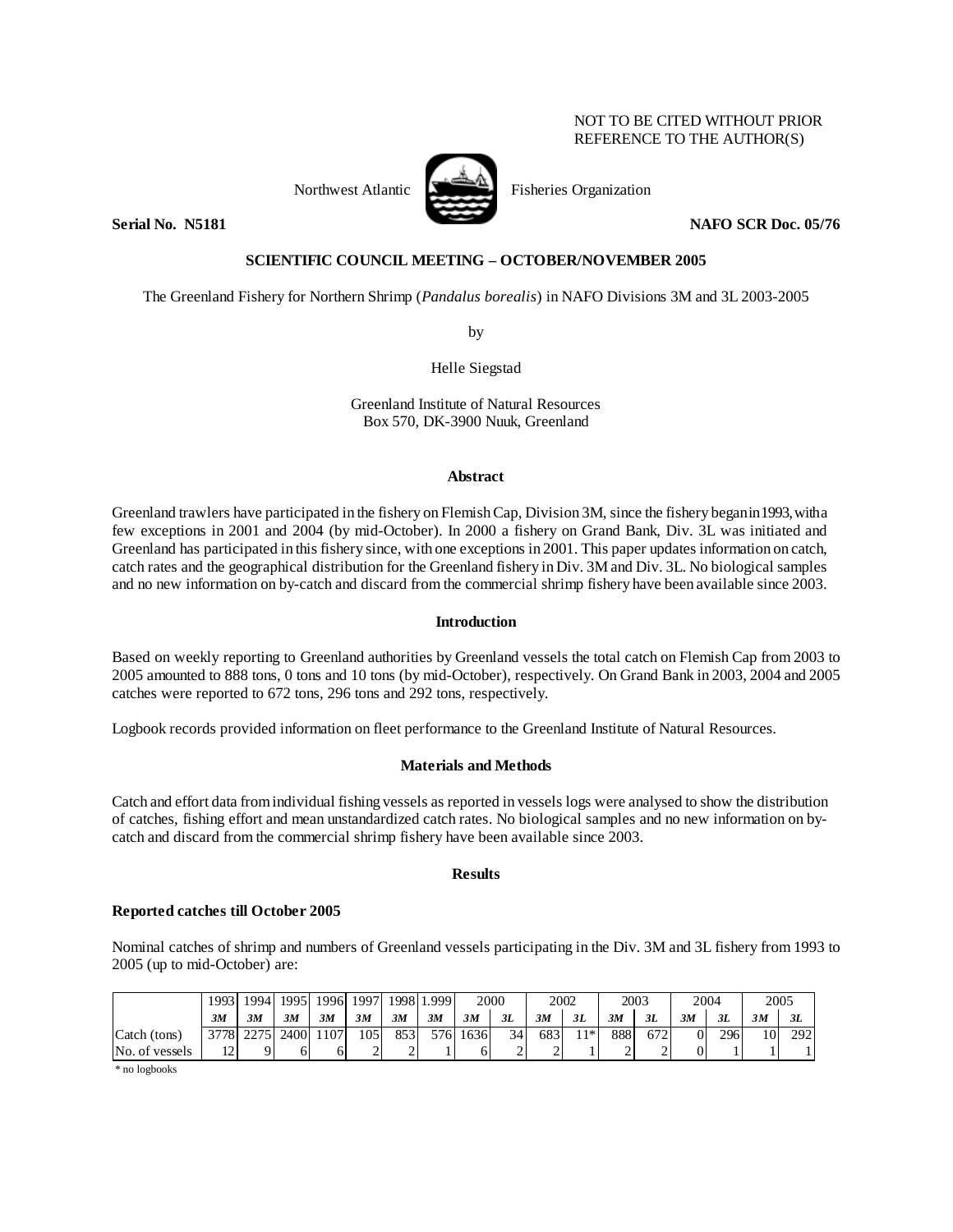#### **Catch, effort and CPUE**

Catch (tons), effort (hours) and catch rates in Div. 3M and Div. 3L divided in single trawl fishery (1) and twin trawl fishery (2) (effort in the twin trawl is corrected with a factor 2), as reported in vessel logs from 2000 to 2005 are:

| Year | Month     | April |      | May |      | June |      | July |                 | August |          | September |      | December |      | Total     |
|------|-----------|-------|------|-----|------|------|------|------|-----------------|--------|----------|-----------|------|----------|------|-----------|
|      | Trawl     |       | $2*$ |     | $2*$ |      | $2*$ |      | $2*$            |        | $2*$     |           | $2*$ |          | $2*$ | $1+2$     |
|      | 2002 Tons |       |      | 14  | 246  |      | 388  |      |                 |        |          |           |      |          |      | 648       |
|      | Hours     |       |      | 21  | 890  | ۰    | .490 |      |                 |        |          |           |      |          | ۰    | 2.401     |
|      | kg/hr     |       |      | 667 | 276  |      | 260  |      |                 |        |          |           |      |          |      | 270       |
|      | 2003 Tons |       |      |     |      |      | 29   | 7    | 466             | ٠      | 320      |           |      |          | 15   | 837       |
|      | Hours     |       |      |     |      |      | 69   |      | 11 1.337        |        | $-1.000$ |           |      | ٠        |      | 107 2.524 |
|      | kg/hr     |       |      |     |      |      | 420  | 636  | 349             | ٠      | 320      |           |      |          | 140  | 332       |
|      | 2005 Tons |       |      |     |      |      |      |      | 10 <sup>1</sup> |        |          |           |      |          |      | 10        |
|      | Hours     |       |      |     |      |      |      |      | 35              |        |          |           |      |          |      | 35        |
|      | kg/hr     |       |      |     |      |      |      |      | 286             |        |          |           |      |          |      | 286       |

2\* Effort in dobbelttrawl is corrected with a factor 2

**3L**

| Year | Month       | April |      | May |      | June |                          | July |             | August |             | December |      | Total |
|------|-------------|-------|------|-----|------|------|--------------------------|------|-------------|--------|-------------|----------|------|-------|
|      | Trawl       |       | $2*$ |     | $2*$ |      | $2*$                     |      | $2*$        |        | $2*$        |          | $2*$ | $1+2$ |
|      | 2003 Tons   |       |      |     |      |      | ۰                        | 262  | 31          |        |             | 23       | 356  | 672   |
|      | Hours       |       |      |     |      |      |                          | 112  | 14          |        |             | 17       | 412  | 555   |
|      | kg/hr       |       |      |     |      |      | ۰                        |      | 2.339 2.214 |        | ۰           | 1.353    | 864  | .211  |
|      | 2004 Tons   |       |      |     |      |      |                          |      |             | 9      | 287         |          | -    | 296   |
|      | Hours       |       |      |     |      |      |                          |      |             | 5      | 175         |          |      | 180   |
|      | kg/hr       |       |      |     |      |      |                          |      |             |        | 1.800 1.640 |          |      | 1.644 |
|      | $2005$ Tons |       |      |     |      |      | $\overline{\phantom{0}}$ |      | 292         |        |             |          | -    | 292   |
|      | Hours       |       |      |     |      |      |                          |      | 162         |        |             |          |      | 162   |
|      | kg/hr       |       |      |     |      |      |                          |      | 1.802       |        |             |          |      | 1.802 |

2\* Effort in dobbelttrawl is corrected with a factor 2

Annual catch and unstandardized catch rates (effort in twin trawl corrected with a factor 2) from the Flemish Cap fishery in the period from 1993 to 2003 are showed in Fig. 1. Overall catch rates decreased from 1993 until 1997, but increased again to record high value 2003. Unstandardized catch rates from Grand Bank has been high all years compared to Flemish Cap.

#### **Geographical distribution of the fishery**

Figures 2 and 3 show the geographical distribution of total catches in 2004 and 2005, respectively, as recorded in vessel logs. The fishery on Grand Bank has been conducted in the same area in the last two years.

### **Conclusions**

Unstandardized catch rates at Flemish Cap, NAFO Div. 3M have been increasing since 1999, and reached record high value in 2003. Despite of relatively high catch rates at Div. 3M very little attention has been paid by the Greenland fleet since 2003 (10 tons in 2005). One explanation is that the Greenland fleet has favourable fishing conditions in home water. Also, unstandardized catch rates at Grand Bank, NAFO Div. 3L has been very high all years compared with Div. 3M.